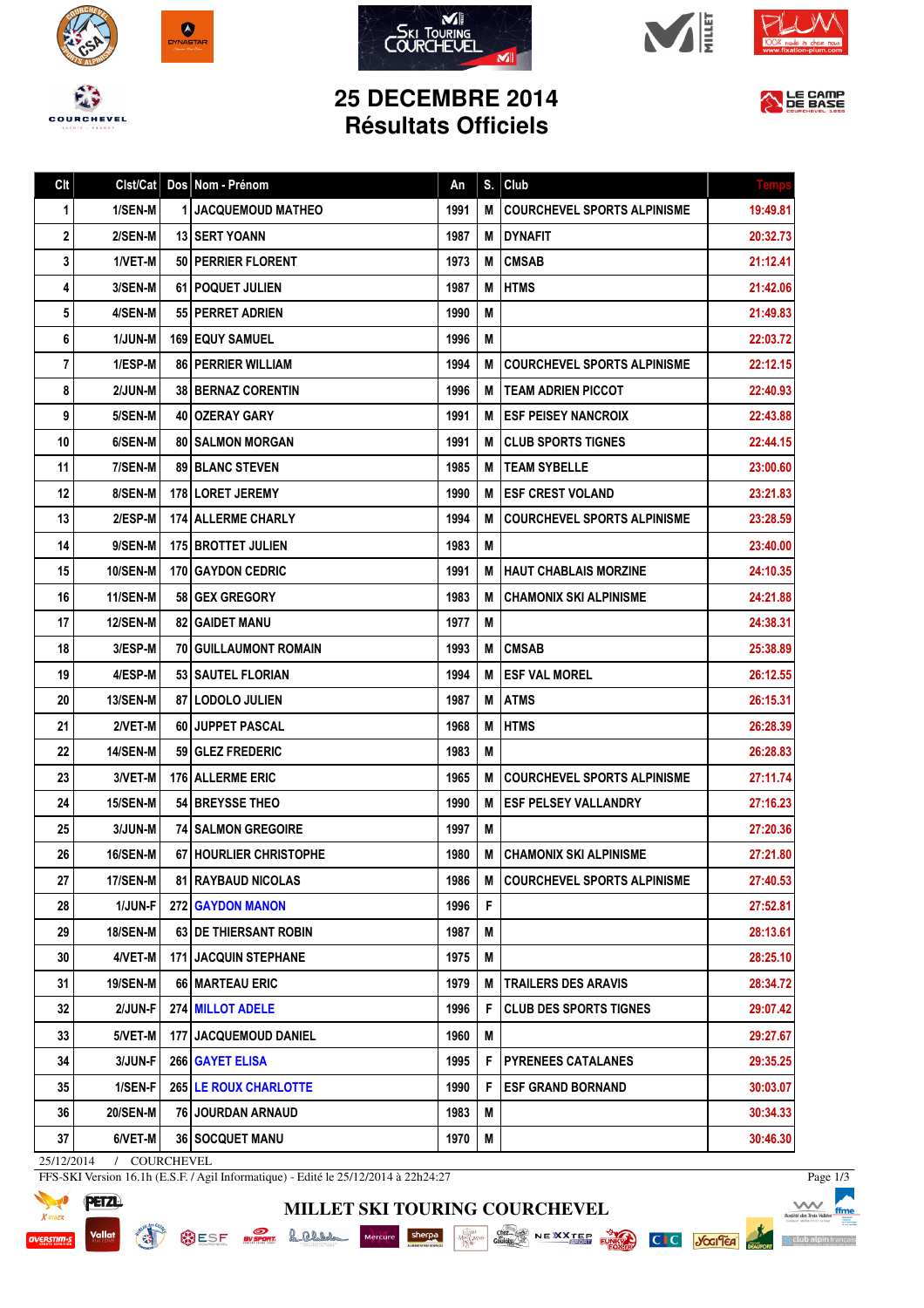| Clt | Clst/Cat        | Dos Nom - Prénom               | An   | S. | Club                                | <b>Temps</b> |
|-----|-----------------|--------------------------------|------|----|-------------------------------------|--------------|
| 38  | <b>21/SEN-M</b> | <b>4 TABOURET ROMAIN</b>       | 1983 | M  | <b>ESF COURCHEVEL 1850</b>          | 30:57.12     |
| 39  | <b>22/SEN-M</b> | <b>172 CASACCIA FILIPPO</b>    | 1984 | M  | <b>MARMALADE SKI</b>                | 30:57.37     |
| 40  | 1/VET-F         | <b>276 LATHURAZ VERONIQUE</b>  | 1968 | F  |                                     | 31:26.32     |
| 41  | 7/VET-M         | 68 SIMOND ROBERT               | 1953 | M  | <b>ESF COURCHEVEL 1850</b>          | 31:30.36     |
| 42  | 8/VET-M         | 51 POIRIER CHRISTOPHE          | 1961 | M  | <b>LA BELLE MONTAGNE</b>            | 31:41.38     |
| 43  | 2/VET-F         | <b>263 GACHET CHRISTINE</b>    | 1971 | F  | <b>TEAM ISERE MONTAGNE</b>          | 31:50.21     |
| 44  | 9/VET-M         | <b>64 DE THIERSANT PASCAL</b>  | 1962 | M  | <b>COURCHEVEL SPORTS ALPINISME</b>  | 32:23.93     |
| 45  | 10/VET-M        | 69 BOISTE SEBASTIEN            | 1975 | M  | <b>ROC ALTITUDE</b>                 | 32:30.81     |
| 46  | 5/ESP-M         | <b>84 I DENIS ADRIEN</b>       | 1993 | M  |                                     | 34:20.26     |
| 47  | 6/ESP-M         | <b>163 SASSON JEREMIE</b>      | 1993 | M  |                                     | 34:43.43     |
| 48  | <b>23/SEN-M</b> | <b>71 I MALAVAL SEBASTIEN</b>  | 1976 | M  |                                     | 34:44.34     |
| 49  | 11/VET-M        | <b>164 BERQUET RENAUD</b>      | 1962 | M  | <b>COURCHEVEL SPORTS ALPINISME</b>  | 35:47.47     |
| 50  | 1/MIN-M         | <b>165 BERQUET ARTHUR</b>      | 2002 | M  |                                     | 35:59.55     |
| 51  | <b>12/VET-M</b> | 57 PETITJEAN ROBERT            | 1959 | M  | <b>COURCHEVEL SPORTS ALPINISME</b>  | 36:47.41     |
| 52  | 13/VET-M        | <b>167   LAFFERS JEAN LUC</b>  | 1963 | M  |                                     | 37:17.35     |
| 53  | 7/ESP-M         | <b>179 WINTER LEVY SAM</b>     | 1992 | M  |                                     | 37:35.43     |
| 54  | 1/CAD-M         | <b>151   DE FIERLANT HENRY</b> | 1999 | M  |                                     | 37:37.87     |
| 55  | <b>24/SEN-M</b> | <b>161 PIRES PAUL ANTOINE</b>  | 1991 | M  |                                     | 37:42.66     |
| 56  | <b>25/SEN-M</b> | <b>168 DECUGIS ARNAUD</b>      | 1979 | M  |                                     | 38:11.29     |
| 57  | 2/SEN-F         | <b>269 POMMAT STEPHANIE</b>    | 1976 | F  |                                     | 38:15.88     |
| 58  | 1/BEN-F         | 262 RAOULT ZOE                 | 2003 | F  | <b>CLUB DE SKI DE FOND DE BOZEL</b> | 38:46.61     |
| 59  | 1/BEN-M         | 85 LECERF ANAKIN               | 2003 | M  | <b>CLUB SKI FOND MERIBEL</b>        | 39:31.46     |
| 60  | 2/CAD-M         | <b>83 I DENIS VICTOR</b>       | 1998 | M  |                                     | 39:40.00     |
| 61  | 3/SEN-F         | <b>268 JACQUEMOUD CHLOE</b>    | 1989 | F  |                                     | 39:50.40     |
| 62  | 14/VET-M        | <b>46 JANNI ROBERT</b>         | 1953 | M  | <b>ESF COURCHEVEL 1550</b>          | 40:04.72     |
| 63  | <b>26/SEN-M</b> | <b>19 GOMANE ALEXIS</b>        | 1981 | M  | <b>COURCHEVEL SPORTS ALPINISME</b>  | 40:53.48     |
| 64  | 27/SEN-M        | 300 BLANC JEAN PHILIPPE        | 1979 |    | M ESF 1650                          | 41:05.82     |
| 65  | <b>28/SEN-M</b> | <b>88 CLAREY PIERRE MARIE</b>  | 1989 | M  |                                     | 42:09.34     |
| 66  | <b>29/SEN-M</b> | 52 MONSEUR ALEXANDRE           | 1977 | M  |                                     | 42:29.92     |
| 67  | 15/VET-M        | 77 ANDRE REGIS                 | 1966 | M  |                                     | 43:24.60     |
| 68  | 16/VET-M        | 173 VOET PHILIPPE              | 1975 | M  |                                     | 43:30.68     |
| 69  | 3/VET-F         | 261 DILLENSEGER CATHY          | 1972 | F  |                                     | 43:32.78     |
| 70  | 4/SEN-F         | 275 EVANS ASHLEY               | 1986 | F  |                                     | 43:36.06     |
| 71  | 17/VET-M        | 65 METGE DENIS                 | 1968 | M  | <b>CLIENT CUYALA JEAN MATHEO</b>    | 44:08.47     |
| 72  | 18/VET-M        | 62 CUYALA JEAN MATHEO          | 1967 | M  | <b>CLIENT DENIS METGE ESF 1850</b>  | 44:17.87     |
| 73  | 5/SEN-F         | <b>260 JUIN MARIE AURELIE</b>  | 1985 | F  |                                     | 45:02.45     |
| 74  | 30/SEN-M        | 41   GAILLARD OLIVIER          | 1982 | M  |                                     | 45:58.51     |
| 75  | 31/SEN-M        | 73 CLARYSSE KRIS               | 1976 | Μ  |                                     | 46:56.96     |
| 76  | 19/VET-M        | <b>162 MUGNIER PHILIPPE</b>    | 1959 | M  | <b>ESF COURCHEVEL 1850</b>          | 46:59.36     |
| 77  | 6/SEN-F         | <b>267 MUGNIER LUCILE</b>      | 1986 | F  |                                     | 47:00.12     |
| 78  | 32/SEN-M        | 75 HENRY JULIEN                | 1982 | Μ  |                                     | 47:10.87     |
| 79  | 2/MIN-M         | <b>150 DE FIERLANT CHARLY</b>  | 2001 | M  |                                     | 47:14.84     |

25/12/2014 / COURCHEVEL

FFS-SKI Version 16.1h (E.S.F. / Agil Informatique) - Edité le 25/12/2014 à 22h24:28

Page 2/3